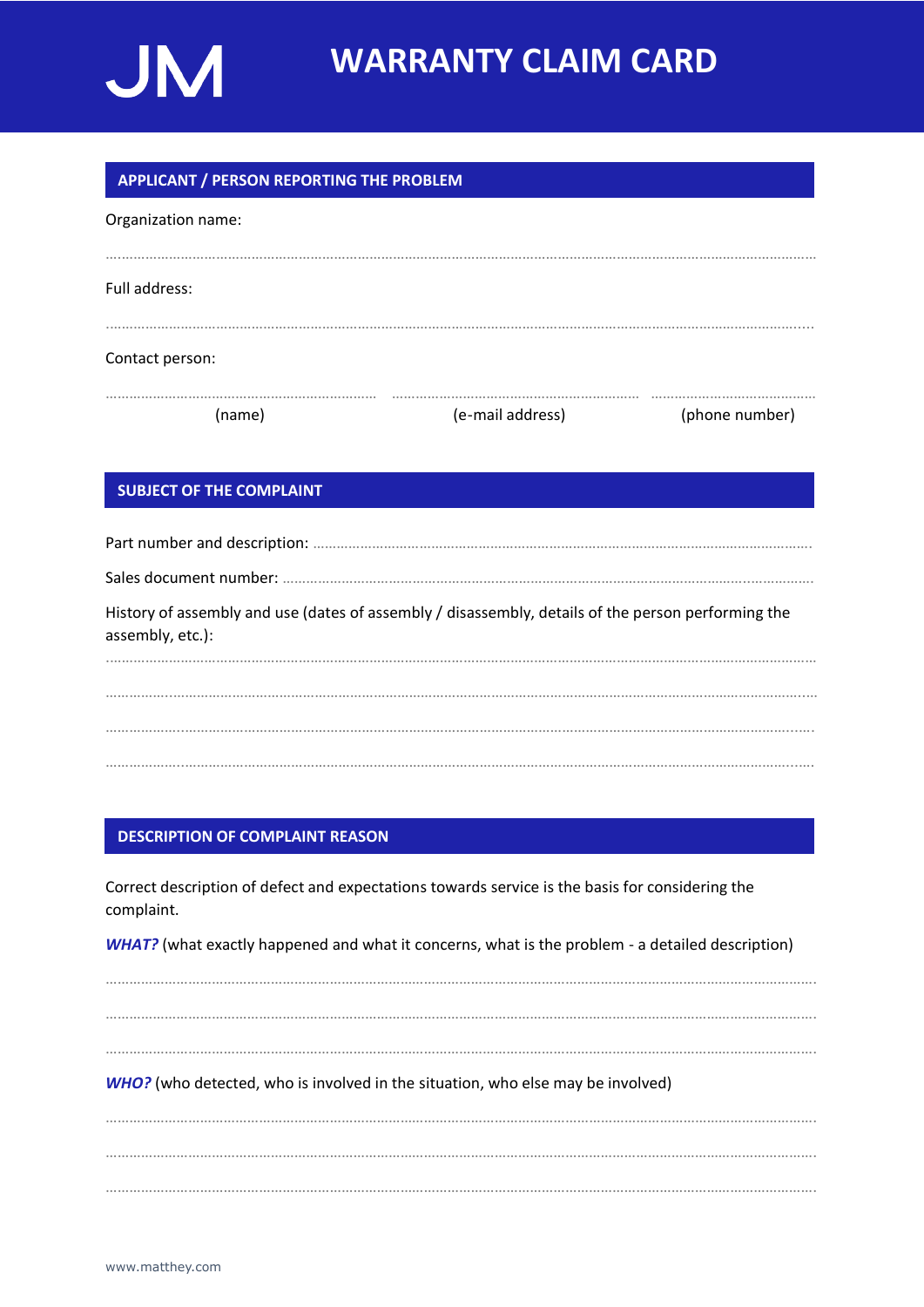*WHERE?* (where the situation occurred, whether it is one area or more)

………………………………………………………………………………………………………………………………………………………………. ………………………………………………………………………………………………………………………………………………………………. *WHEN?* (when this situation took place, an exact date, time, whether the situation repeated) ………………………………………………………………………………………………………………………………………………………………. *WHY?* (why is it a defect, why is it non-compliance and for which requirements) ………………………………………………………………………………………………………………………………………………………………. ………………………………………………………………………………………………………………………………………………………………. *HOW?* (how the problem was detected, how the measurements were done) ………………………………………………………………………………………………………………………………………………………………. *HOW MANY?* (how large is the population of non-conforming material) ……………………………………………………………………………………………………………………………………………………………….

# **Please note:**

- In case of improper functionality of the product<sup>1</sup> it is necessary to precisely define the circumstances under which functional discomfort occurs. It should be also checked and Johnson Matthey Battery Systems should be informed in writing whether the installation of the product(s) has been performed correctly<sup>2</sup>.
- In case of visual defects, apart from giving the reason for the complaint, a clear and good quality photo with a measure/ruler/feeler gauge should be taken to show the defect.
- In case of missing elements in the delivery, it should be exactly specified what has not been delivered (refer to the item position in order and sales document). Information should be provided to JMBS immediately after delivery of the goods.
- In case of product mechanical damage during delivery, when the packaging is damaged, this fact should be immediately reported to the person transporting the goods, who will prepare a damage report.
- In case of complaints for mechanical damage of products where the packaging is not damaged, this fact should be immediately report to JMBS, with photos taken to document the damage of goods and undamaged packaging. Undamaged packaging should be stored for evaluation.

tthey.com and the set of the set of the set of the set of the set of the set of the set of the set of the set o <sup>1</sup> It does not apply to activities within the scope of the user of the product and such complaints will be treated as unjustified and thus, in case of the manufacturer's service delegation for this type of complaint, invoices will be issued to the Applicant. <sup>2</sup> In case the manufacturer's service determines that the product / products are incorrectly installed, all costs related to handling of a complaint will be directed to the Applicant.